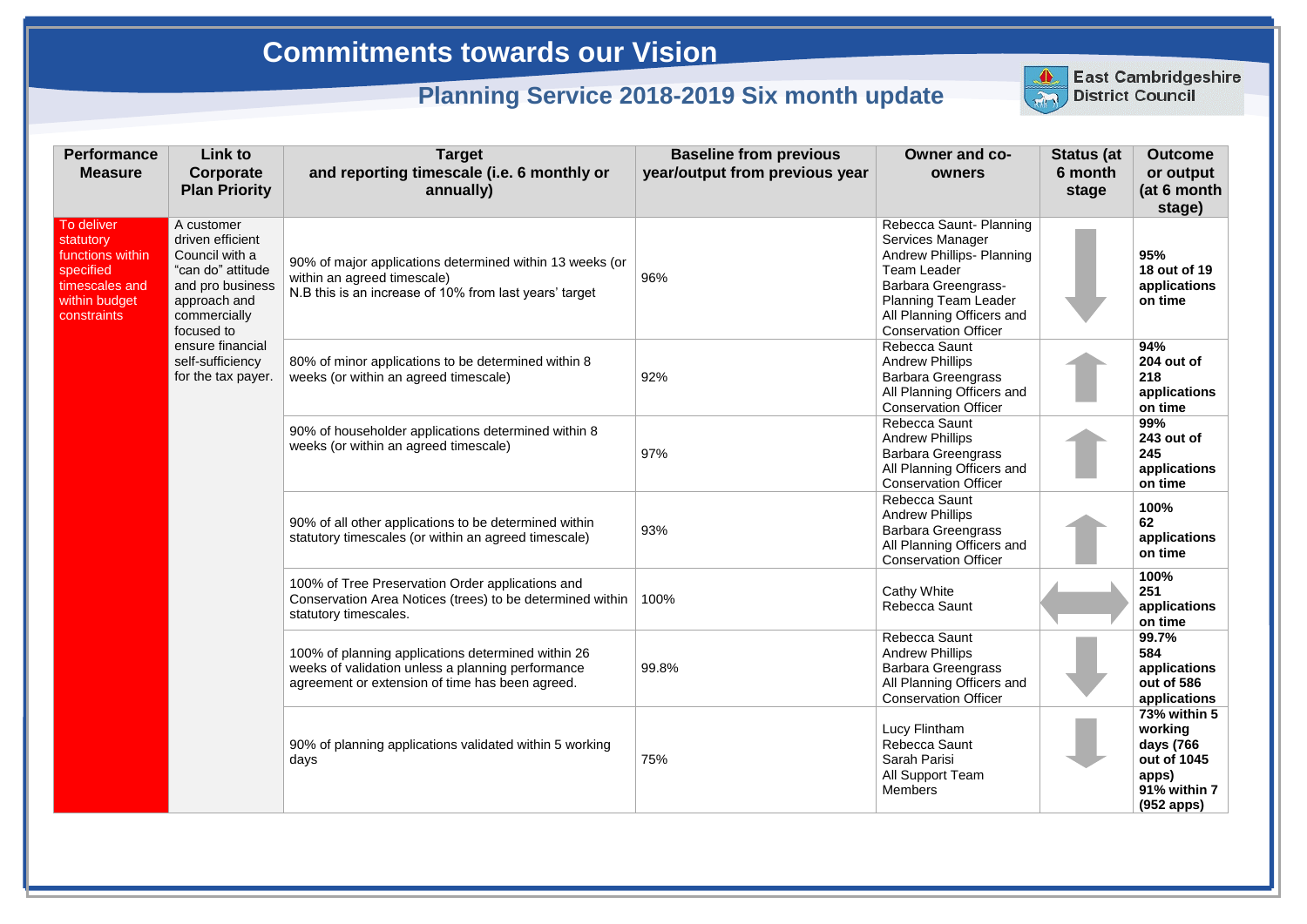| To take a<br>proactive<br>approach to<br>enhancing and<br>improving the<br>places in which<br>people live:<br>balancing<br>economic, |                                                                         | 80% of discharge of condition applications determined<br>within 8 weeks unless an extension of time has been<br>agreed.<br>N.B this is a decrease of 10% from last year's target                             | 61%                                                                                                                                                                            | Rebecca Saunt<br><b>Andrew Phillips</b><br><b>Barbara Greengrass</b><br><b>All Planning Officers</b><br>and Conservation<br>Officer | 70%<br>107 out of 154<br>applications on<br>time                                                                                                                     |
|--------------------------------------------------------------------------------------------------------------------------------------|-------------------------------------------------------------------------|--------------------------------------------------------------------------------------------------------------------------------------------------------------------------------------------------------------|--------------------------------------------------------------------------------------------------------------------------------------------------------------------------------|-------------------------------------------------------------------------------------------------------------------------------------|----------------------------------------------------------------------------------------------------------------------------------------------------------------------|
|                                                                                                                                      |                                                                         | 10% increase in planning and pre-application fees from<br>current budget                                                                                                                                     | This year we have budgeted to bring<br>in:<br>£895,166 from planning fees-10%<br>increase would be £89,516.60<br>£49,783 from pre-app fees- 10%<br>increase would be £4,978.30 | Rebecca Saunt<br><b>Andrew Phillips</b><br><b>Barbara Greengrass</b><br>All Planning Officers<br>and Conservation<br>Officer        | <b>Planning 17%</b><br>Pre-app 7%<br><b>Equating to:</b><br><b>Planning</b><br>£524,049<br><b>Preapp: £26,728</b>                                                    |
|                                                                                                                                      |                                                                         | To re-invest the statutory 20% planning fee increase to<br>deliver efficiencies for the Planning Department - The<br>budget for 18/19 is expected to be £179,033                                             | n/a                                                                                                                                                                            | <b>Rebecca Saunt</b><br>Lucy Flintham                                                                                               | <b>Purchase of</b><br><b>High Hedges</b><br>module and<br>Appeal<br>documents on<br><b>Public Access</b><br>and on-site apps<br>for Planning &<br><b>Enforcement</b> |
|                                                                                                                                      |                                                                         | Implementation of further electronic working processes<br>and procedures within 1 year - to include reduction of<br>paper documents held on a planning file, emailing<br>decision notices and correspondence | n/a                                                                                                                                                                            | Rebecca Saunt<br>Lucy Flintham<br>Sarah Parisi                                                                                      | <b>Starting</b><br><b>Decision Notice</b><br>review following<br>legislation<br>update on pre-<br>commencement<br>conditions.                                        |
|                                                                                                                                      | <b>Making East</b><br>Cambridgeshire<br>an even better<br>place to live | Develop a toolkit based upon the CABE building for life<br>criteria as part of Design Guide review within 12 months.                                                                                         | In progress $(50\%)$ – to be completed<br>by 04/05/2018                                                                                                                        | Rebecca Saunt<br>Lorraine Brown<br><b>Andrew Phillips</b><br><b>Barbara Greengrass</b>                                              | Outstanding -<br>due to<br>workloads &<br>vacant posts                                                                                                               |
|                                                                                                                                      |                                                                         | Carry out a scoping exercise for establishing Design<br>Review panel to assess completed development schemes<br>within 1 year.                                                                               | Attended meeting with Cambridge City<br>Design Panel to take Design Panel<br>forward.                                                                                          | Rebecca Saunt<br>Lorraine Brown<br><b>Andrew Phillips</b><br><b>Barbara Greengrass</b>                                              | Outstanding-<br>due to<br>workloads &<br>vacant posts                                                                                                                |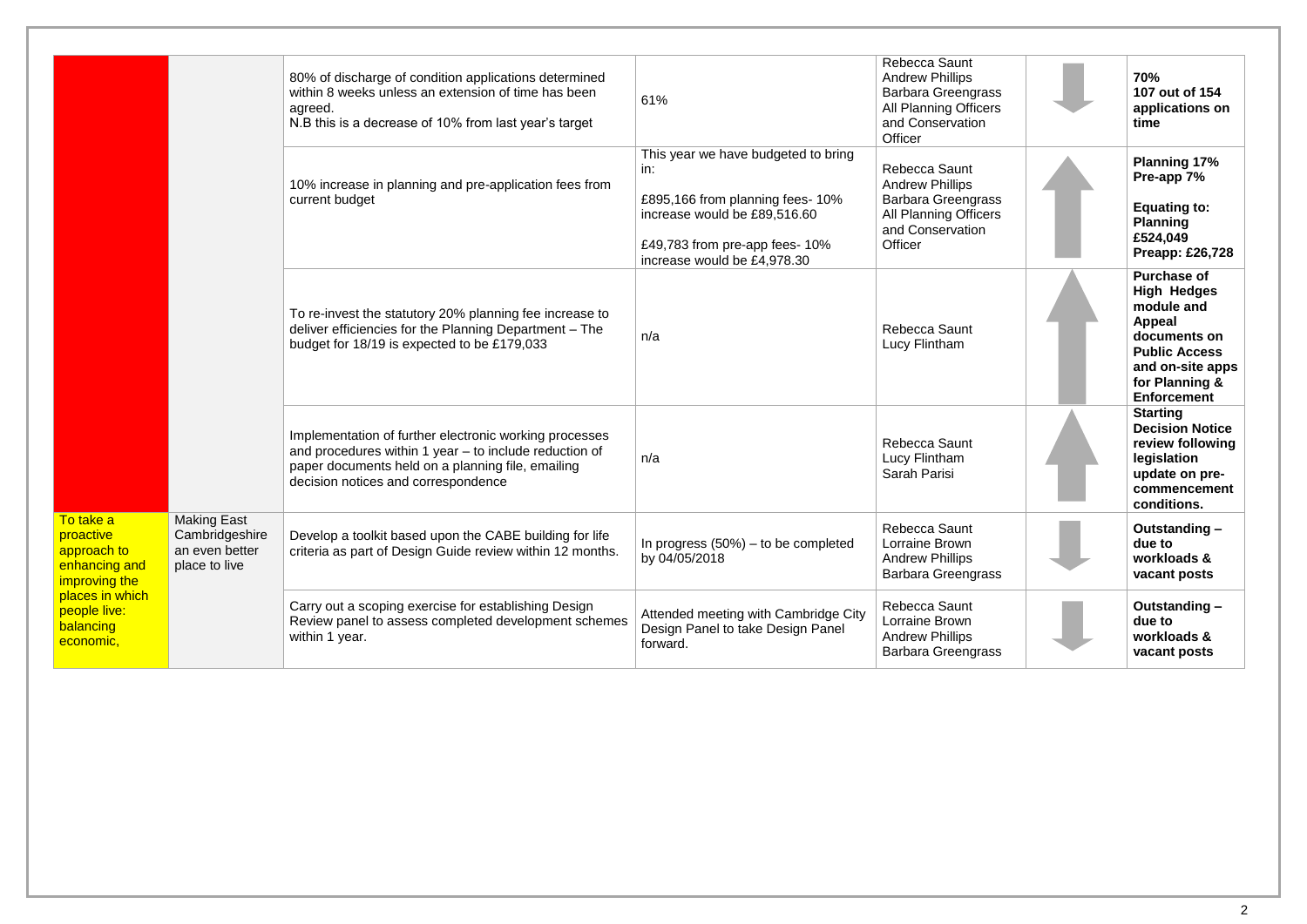| environmental<br>and social needs                                                                |                                                                         | To help facilitate the successful delivery of North Ely<br>through the planning process                                                                                                                                                                                                                                                                                                                                                                                                                                                              | Redrow Homes and Hopkins reserved<br>matters taken to Committee. Care<br>Home to go to Committee in April.<br>Discharge of condition applications are<br>expected to be progressed as far as<br>possible by end of Feb 2018 | Rebecca Saunt                                                                                                                                   | First phases on<br>each<br>development,<br><b>Hopkins and</b><br><b>Redrow Homes</b><br>have now<br>commenced.<br><b>Care Home</b><br>granted<br>approval and<br>subsequent<br>discharge of<br>condition<br>applications<br>received.<br>Ongoing<br>discussions/pre-<br>app for North<br><b>Ely</b> |
|--------------------------------------------------------------------------------------------------|-------------------------------------------------------------------------|------------------------------------------------------------------------------------------------------------------------------------------------------------------------------------------------------------------------------------------------------------------------------------------------------------------------------------------------------------------------------------------------------------------------------------------------------------------------------------------------------------------------------------------------------|-----------------------------------------------------------------------------------------------------------------------------------------------------------------------------------------------------------------------------|-------------------------------------------------------------------------------------------------------------------------------------------------|-----------------------------------------------------------------------------------------------------------------------------------------------------------------------------------------------------------------------------------------------------------------------------------------------------|
|                                                                                                  |                                                                         | To work proactively with any Enterprise Zone within the<br>district to bring forward appropriate development in order<br>to provide a range of jobs to the district in a timely<br>manner.<br>Quarterly meetings between the Enterprise Zone and a<br>Senior Planning Officer (as well as other relevant<br>professionals) in order to mitigate problems and find<br>solutions to significant problems at the earliest<br>opportunity.<br>Biannual meetings with Planning Manager and Enterprise<br>Zone to cover any strategic problems or concerns | n/a                                                                                                                                                                                                                         | Rebecca Saunt<br><b>Andrew Phillips</b><br><b>Barbara Greengrass</b>                                                                            | Regular<br>meetings are<br>being held.<br><b>Internal</b><br>meetings are<br>being held to<br>tackle any<br>foreseeable<br>hurdles.<br><b>Applications</b><br>received are<br>dealt with as<br>priority.                                                                                            |
|                                                                                                  |                                                                         | To meet with the Police, Fire Brigade, Lead Local Flood<br>Authority and other key stakeholders on a quarterly basis<br>to increase the level of service we are able to provide to<br>our customers.                                                                                                                                                                                                                                                                                                                                                 | Carried out on a monthly basis                                                                                                                                                                                              | <b>Rebecca Saunt</b><br><b>Barbara Greengrass</b><br><b>Andrew Phillips</b>                                                                     | Carried out on a<br>monthly basis                                                                                                                                                                                                                                                                   |
| To improve the<br>quality of the built<br>& natural<br>environment<br>throughout the<br>district | <b>Making East</b><br>Cambridgeshire<br>an even better<br>place to live | Undertake review & update Design Guide SPD for<br>adoption within 12 months                                                                                                                                                                                                                                                                                                                                                                                                                                                                          | In progress $(50\%)$ – to be completed<br>by 04/05/2018                                                                                                                                                                     | Rebecca Saunt<br><b>Andrew Phillips</b><br><b>Barbara Greengrass</b><br><b>Cathy White</b><br><b>All Planning Officers</b><br>and Tree Officers | <b>First draft</b><br>completed and<br>to be circulated<br>to officers for<br>comment once a<br>full complement<br>of staff                                                                                                                                                                         |
|                                                                                                  |                                                                         | Monitor 20% of approved tree works                                                                                                                                                                                                                                                                                                                                                                                                                                                                                                                   | 20%<br>35 inspections                                                                                                                                                                                                       | Cathy White<br>Rebecca Saunt                                                                                                                    | 20%<br>50 inspections                                                                                                                                                                                                                                                                               |
|                                                                                                  |                                                                         | 80% of enforcement complaints to have preliminary<br>investigation completed within 10 working days of receipt<br>and the complainant contacted within 15 working days to<br>advise of findings                                                                                                                                                                                                                                                                                                                                                      | 100%<br>100%                                                                                                                                                                                                                | Rebecca Saunt<br>All Enforcement<br><b>Officers</b>                                                                                             | 100% 147<br>inspections<br>100% 246<br>responses                                                                                                                                                                                                                                                    |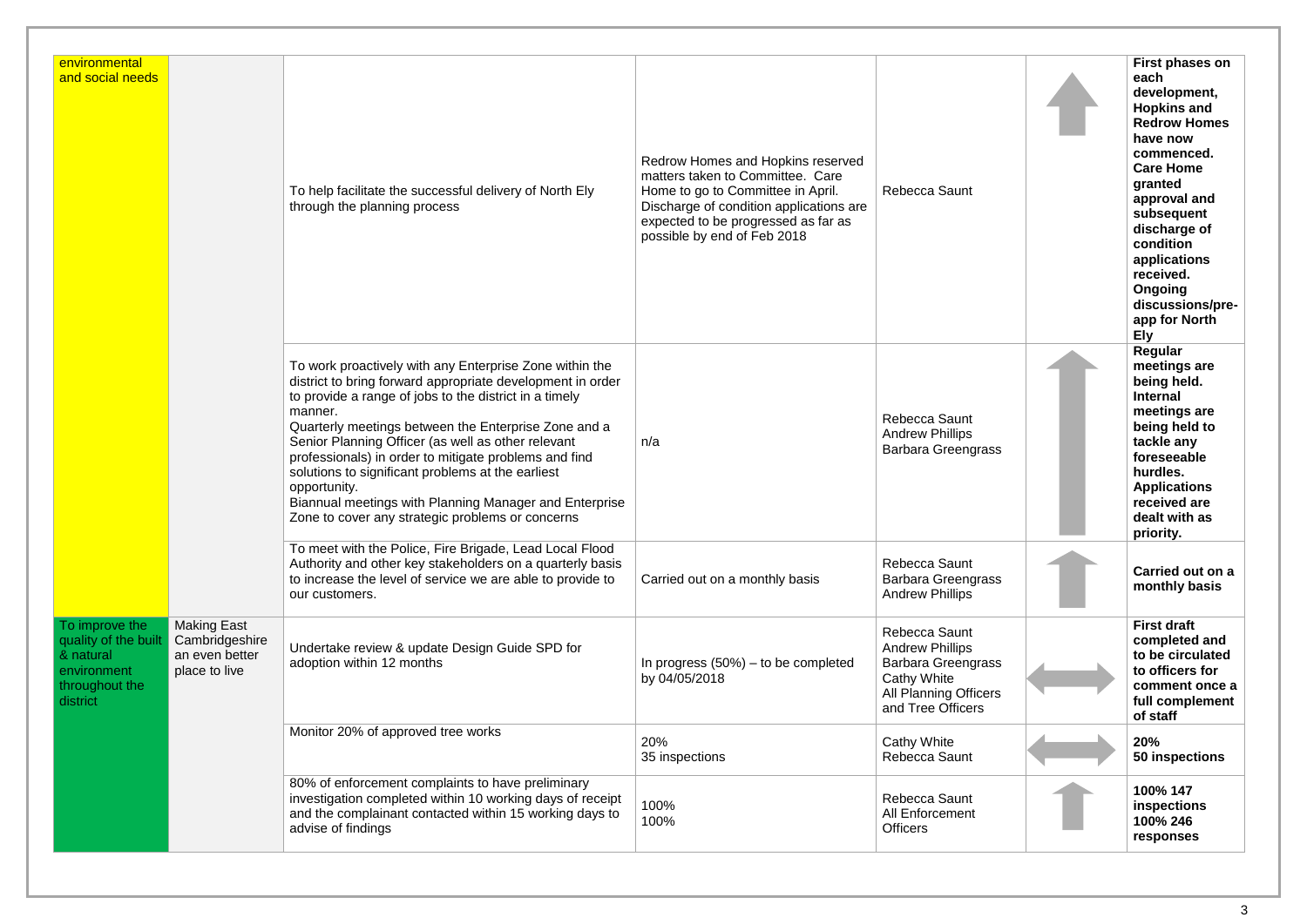| To Improve staff<br>motivation,<br>participation and<br>involvement in<br>service provision and pro business<br>and encourage<br>staff<br>development | A customer<br>driven efficient<br>Council with a<br>"can do" attitude<br>approach and<br>commercially<br>focused to<br>ensure financial<br>self-sufficiency<br>for the tax payer | Undertake visits during works to listed buildings for 25%<br>of approved consents<br>N.B. this is an increase from last years' target. | 24%<br>10 out of 41 applications                                                                                                                                                                                                                                                                                                                                        | Rebecca Saunt<br><b>Conservation Officer</b>                                                                              | 0% Due to not<br>having a full<br>time<br><b>Conservation</b><br>Officer for the<br>period            |
|-------------------------------------------------------------------------------------------------------------------------------------------------------|----------------------------------------------------------------------------------------------------------------------------------------------------------------------------------|----------------------------------------------------------------------------------------------------------------------------------------|-------------------------------------------------------------------------------------------------------------------------------------------------------------------------------------------------------------------------------------------------------------------------------------------------------------------------------------------------------------------------|---------------------------------------------------------------------------------------------------------------------------|-------------------------------------------------------------------------------------------------------|
|                                                                                                                                                       |                                                                                                                                                                                  | Develop a Tree Strategy within 12 months to link with the<br>new Local Plan                                                            | Ongoing – on track with preparation                                                                                                                                                                                                                                                                                                                                     | <b>Cathy White</b><br>Rebecca Saunt<br>Catherine Looper<br>Zoe Boyce-Upcraft                                              | <b>Completed and</b><br>published                                                                     |
|                                                                                                                                                       |                                                                                                                                                                                  | Proactively identify unauthorised adverts and satellite<br>dishes in Soham within 6 months                                             | Enforcement officers currently making<br>contact with premises displaying<br>unauthorised advertisements/satellite<br>dishes. Proactive work very much in<br>progress.                                                                                                                                                                                                  | Rebecca Saunt<br>All Enforcement<br><b>Officers</b>                                                                       | <b>Initial survey</b><br>completed and<br>all properties<br>contacted.<br><b>Review is</b><br>ongoing |
|                                                                                                                                                       |                                                                                                                                                                                  | Proactively identify unauthorised adverts and satellite<br>dishes in Ely within 12 months.                                             | Meeting held with Ely Councillors and<br>town centre manager in November<br>2017. Traders are working with the<br>East Cambridgeshire Access Group or<br>voluntary code of<br>contact. Enforcement team due to<br>receive an update from Ely Councillors<br>in February 2018. Decision will be<br>taken thereafter as to nature of<br>proactive work to be carried out. | Rebecca Saunt<br><b>All Enforcement</b><br><b>Officers</b>                                                                | <b>Survey of Ely</b><br>carried out and<br>work in<br>progress                                        |
|                                                                                                                                                       |                                                                                                                                                                                  | 20 hrs of CPD to be identified and to be provided annually                                                                             | 35.6 hrs/person<br>855 hours completed                                                                                                                                                                                                                                                                                                                                  | Rebecca Saunt<br><b>All Officers</b>                                                                                      | 321hours<br>completed by<br>24 members of<br>staff<br><b>Resulting in</b><br>13.4hrs/person           |
|                                                                                                                                                       |                                                                                                                                                                                  | Hold quarterly working party meetings to look at IT<br>processes and systems for planning and enforcement                              | 1 meeting held to date. IT currently<br>going through another Review process.                                                                                                                                                                                                                                                                                           | Rebecca Saunt<br><b>Andrew Phillips</b><br><b>Barbara Greengrass</b><br>Lucy Flintham<br><b>Cathy White</b><br>Oli Haydon | <b>IT recently been</b><br>through review<br>process.                                                 |
|                                                                                                                                                       |                                                                                                                                                                                  | Meet quarterly with the Planning Service Delivery<br>Champion                                                                          | 100%                                                                                                                                                                                                                                                                                                                                                                    | Rebecca Saunt                                                                                                             | 100%                                                                                                  |
|                                                                                                                                                       |                                                                                                                                                                                  | Introduce information videos on our website for a<br>minimum of 3 topics                                                               | Outstanding                                                                                                                                                                                                                                                                                                                                                             | Rebecca Saunt<br><b>Andrew Phillips</b><br><b>Barbara Greengrass</b><br>Oli Haydon                                        | Outstanding -<br>due to<br>workloads                                                                  |